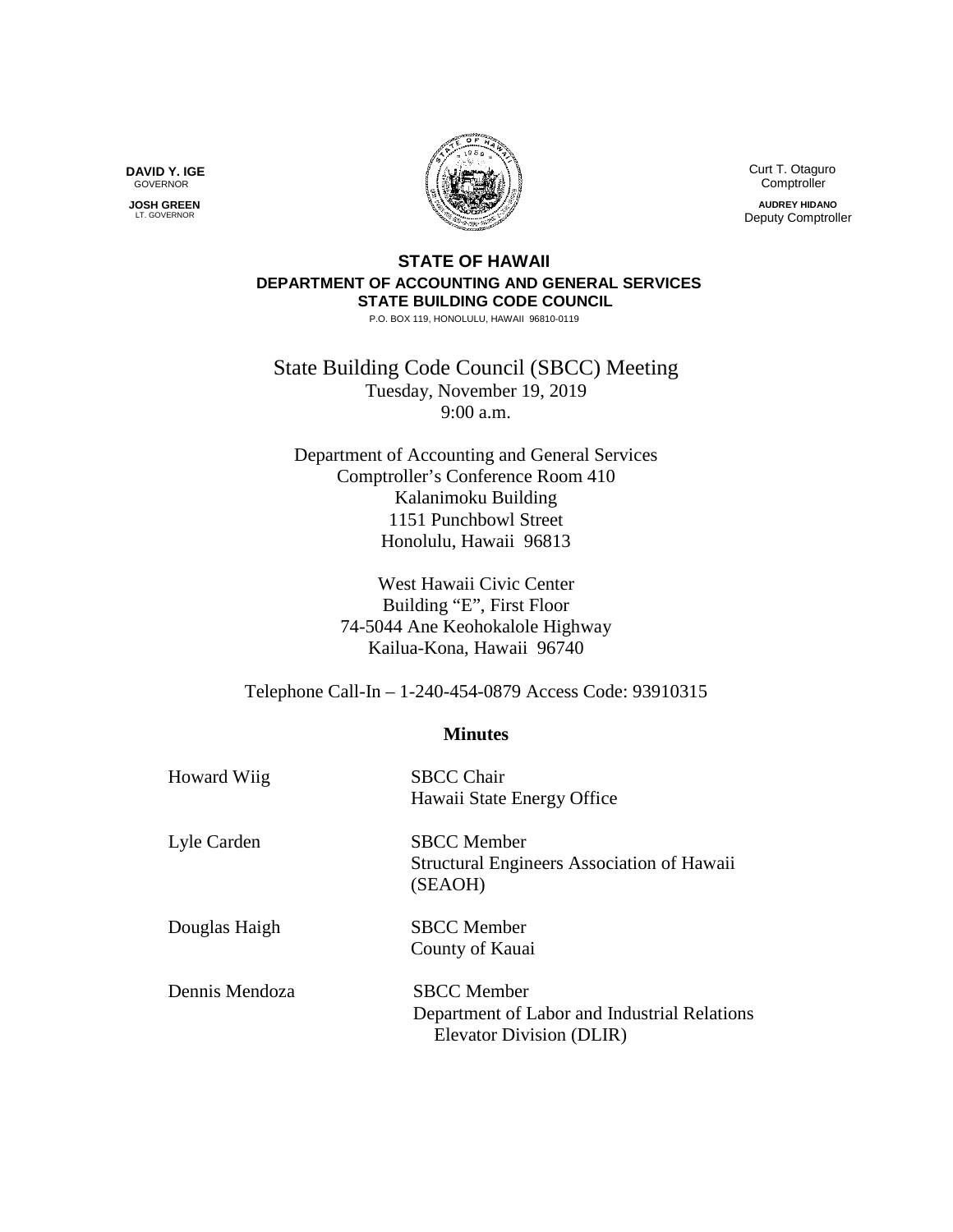State Building Code Council Minutes—November 19, 2019 Page 2 of 6

| Willard Nishigata           | <b>SBCC</b> Member<br>City and County of Honolulu<br>Department of Planning and Permitting (DPP) |
|-----------------------------|--------------------------------------------------------------------------------------------------|
| Lloyd Rogers                | <b>SBCC</b> Member<br>State Fire Council (SFC)                                                   |
| Gregg Serikaku              | <b>SBCC</b> Member<br>Subcontractors Association of Hawaii                                       |
| Neal Tanaka (phone in)      | <b>SBCC</b> Member<br>Hawaii County Department of Public Works                                   |
| Glen Ueno                   | <b>SBCC</b> Member<br>County of Maui                                                             |
| <b>Members Not Present:</b> |                                                                                                  |
| <b>Tyler Dillon</b>         | <b>SBCC Vice Chair</b><br>General Contractors Association (GCA) of Hawaii                        |
| <b>Richard Meyers</b>       | <b>SBCC</b> Member<br>American Institute of Architects (AIA)                                     |
| <b>Other Attendees</b>      |                                                                                                  |
| Mark Kennedy                | <b>Building Industry Association of Hawaii</b><br>Haseko Project Manager                         |
| Sehun Nakama                | Hawaii Energy                                                                                    |
| Kika Bukoski                | Plumbers and Fitters Local 675                                                                   |
| <b>Gail Suzuki-Jones</b>    | Hawaii State Energy Office                                                                       |
| Joy Kimura                  | Hawaii Laborers and Employers Cooperation and<br><b>Education Trust Fund (LECET)</b>             |
| Myles Ushio                 | <b>DAGS Public Works Division</b>                                                                |
| Stella Kam                  | Department of the Attorney General                                                               |
| Julius Dacanay              | <b>DLIR Boiler Division</b>                                                                      |
| Robert Loo                  | Member of the Public                                                                             |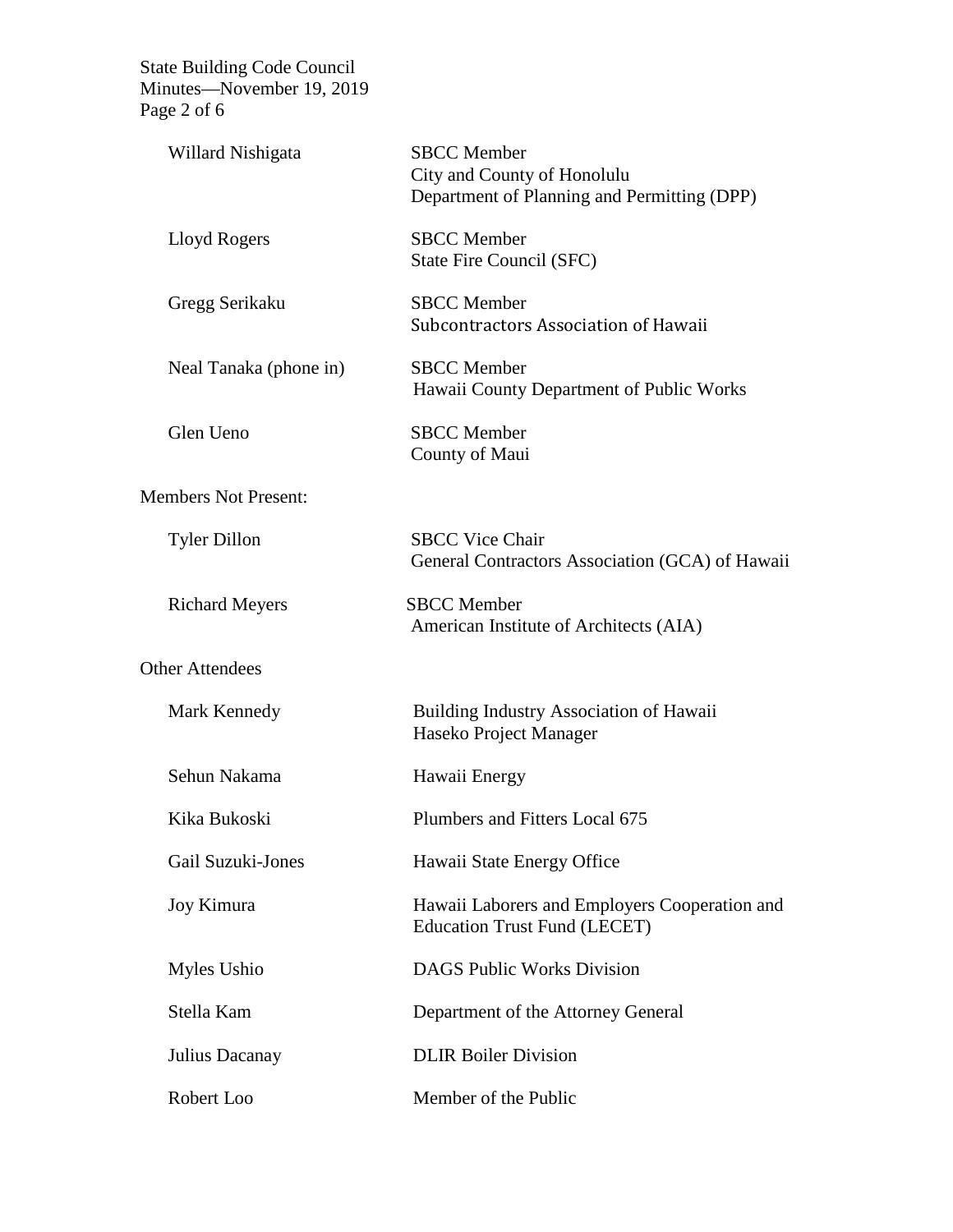State Building Code Council Minutes—November 19, 2019 Page 3 of 6

Kraig Stevenson International Code Council

- 1. Call to Order: Chair called the meeting to order at 9:05 a.m.
- 2. Introductions and Public Comments
	- a. Mr. Robert Loo requested information on requirements for floor and ceiling assemblies relating to sound transmission requirements found in Section 1207.3 of the International Building Code (IBC). He was informed that enforcement is administered by the county building officials at the county and not the State level. After further discussion it was determined that the requirements would be in conformance with the building's house rules.
	- b. A federal grant to fund wind mapping provisions has lapsed. The SEAOH is working on a new project with the Hawaii Emergency Management Agency to use current standards for building design loads. Digital and high resolution wind maps from the American Society of Civil Engineers 7 Standard found on their website could be used as a reference in the IBC 2018 edition. Member Tanaka pointed out that the 2018 editions of the IBC and the International Residential Code uses different terminology for the same provision, i.e. basic and ultimate wind speeds. Terminology needs to be consistent to avoid confusion.
	- c. Mr. Gary Lum stated that an email was sent out to the attendees this morning from the National Association of State Fire Marshals requesting International Code Council voting members to disapprove the use of flammable refrigerants until further research is completed. Mr. Kraig Stevenson stated that the issue relates to flammable refrigerants having more efficient cooling characteristics, verses leaks that can create a potential fire or explosion hazard. Nonflammable refrigerants on the other hand, have a chemical that is harmful to the environment. Voting members will evaluate the issue and vote accordingly.
	- d. Member Rogers provided information on a Senate Resolution task force that was formed to study the costs of residential fire sprinklers in Hawaii. Members of the task force include building, water, fire, and insurance officials, together with design, trade and builder representatives. The costs will include the design, permit, materials, labor, and profit margins and be determined for each county. It was suggested that prescriptive requirements from the residential code be used to eliminate the fee of a design professional, but each county requires the design professional's approval.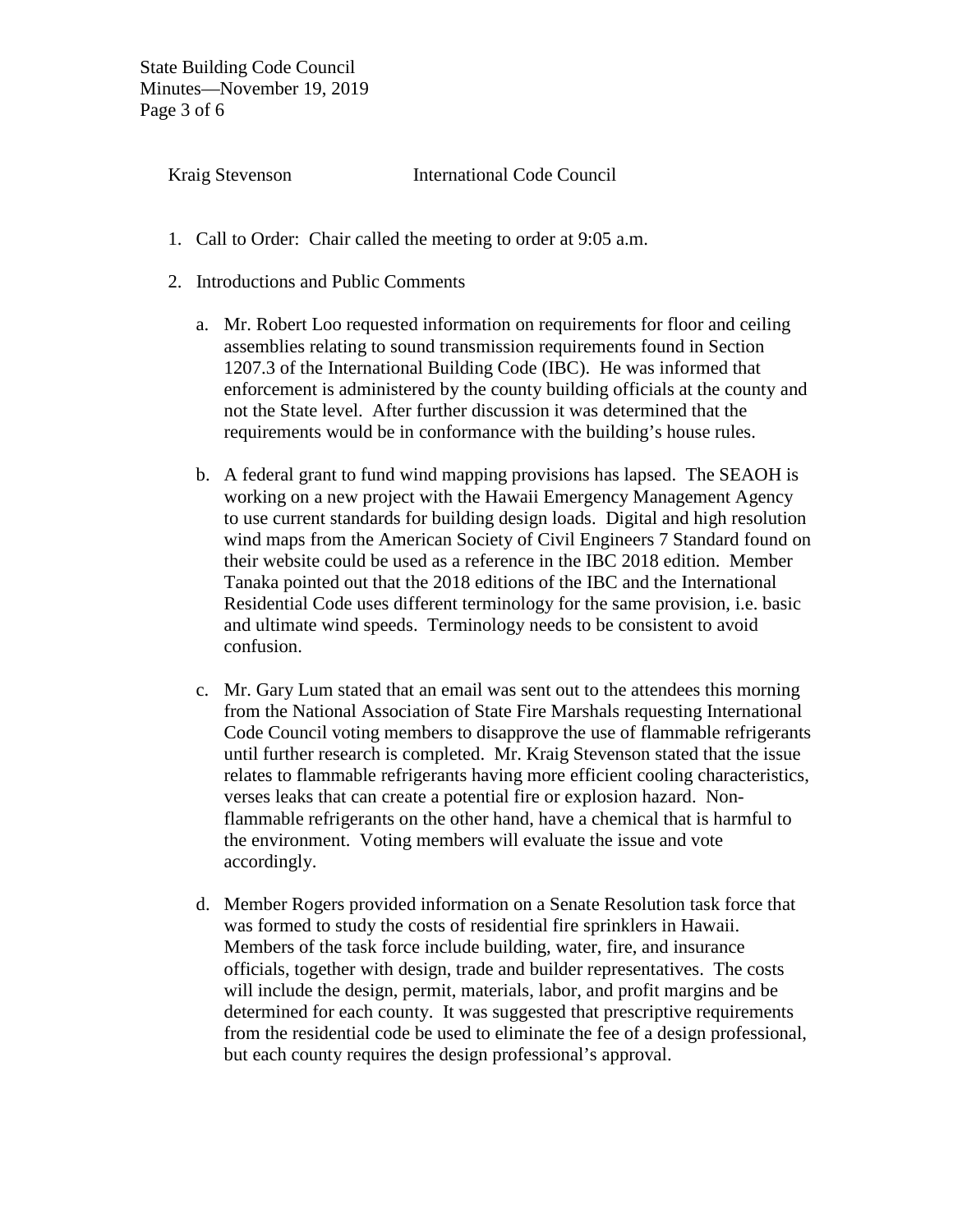$\setminus$ 

3. Review and approval of the minutes of the September 17, 2019 meeting.

**Motion:** Member Haigh motioned to approve the September 17, 2019 meeting minutes. The motion was seconded by member Ueno and unanimously approved.

4. Review, Discussion, and Possible Approval of the Draft State Fire Code

**Motion:** Member Haigh motioned to approve draft amendment package of the State Fire Code. The motion was seconded by member Ueno and unanimously approved.

- 5. Updates from the Investigative Committees:
	- a. Investigative committee for the Structural Provisions for the IBC and the IRC 2018 Editions

The committee is still finalizing its amendments with the non-structural provisions and are still working on incorporating existing building requirements.

b. Investigative committee for the Non-Structural Provisions of the IBC and the IRC 2018 Editions

There were no updates

c. Investigative committee for the International Energy Conservation Code (IECC) 2018 Edition

There was a discussion on the State adopting the IECC 2018 edition and whether or not to wait for the counties to complete their adoptions of the 2015 edition. Chair has been engaged in several meetings with Honolulu County on the 2015 edition adoption. Chair attended the IECC 2021 edition hearings in Las Vegas, Nevada. Improving energy efficiency by 10% is one of the 2021 edition updates.

d. Investigative committee for the Uniform Plumbing Code 2018 Edition

Member Serikaku stated that the committee is working on a consensus document and plans to complete the amendments package after one more meeting and have it ready for the Subcommittee of Building Official's review and possible approval for the December meeting.

e. Investigative committee for the Green Code 2018 Edition

There was no update.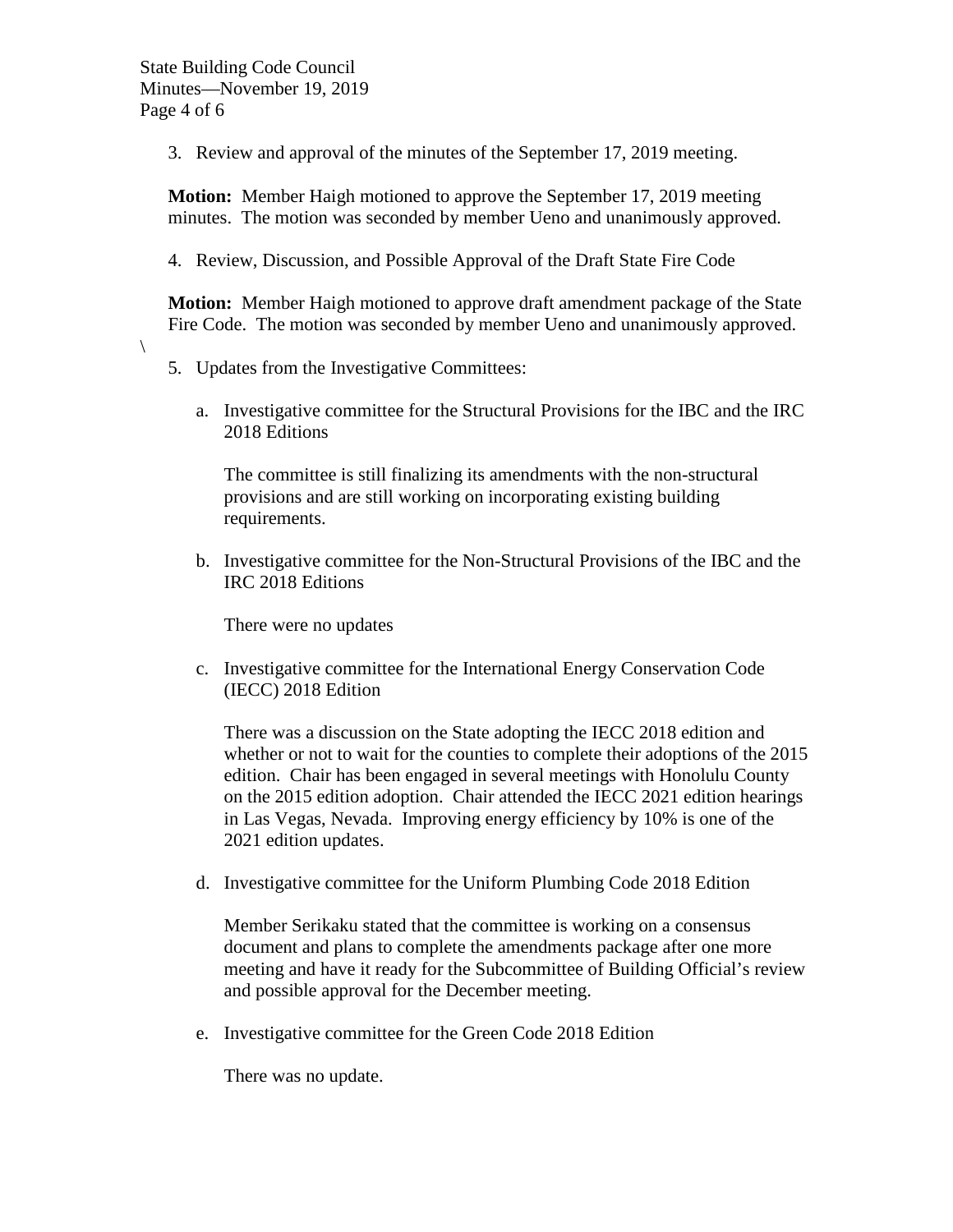f. Investigative committee for the Mechanical Code

There was no update.

g. Investigative committee for the State Fire Code (National Fire Protection Association 1 Fire Code 2018 Edition)

The approved draft of the State Fire Code will proceed through the administrative rules process.

h. Investigative committee for the Energy Efficiency Code Coordination

The next meeting will be in February 2020.

i. Investigative committee for the State Elevator Code

There was no update.

k. Investigative committee for the International Existing Building Code 2018 Edition

Member Carden stated that the committee will try to have IEBC provisions ready to incorporate into the IBC 2018 edition with one more meeting.

l. Investigative committee for Boiler and Pressure Vessels

Mr. Julius Dacanay stated that new administrative rules for boiler and pressure vessels are awaiting the Governor's signature. The rules are based on the American Society of Mechanical Engineers Standard 2017 edition. This standard is updated every two years.

m. Investigative committee on Health Care Facility Guidelines

The investigative committee is requesting a confirmation letter from the SBCC to the Hawaii Department of Health (DOH) indicating that when recommendations on health care facility guidelines are submitted to the SBCC, the investigative committee will consider and recommend approval as appropriate.

6. Update on communication and training

Chair stated that energy code training as been postponed. It will resume in March 2020.

7. Update on county and state adoption of building codes